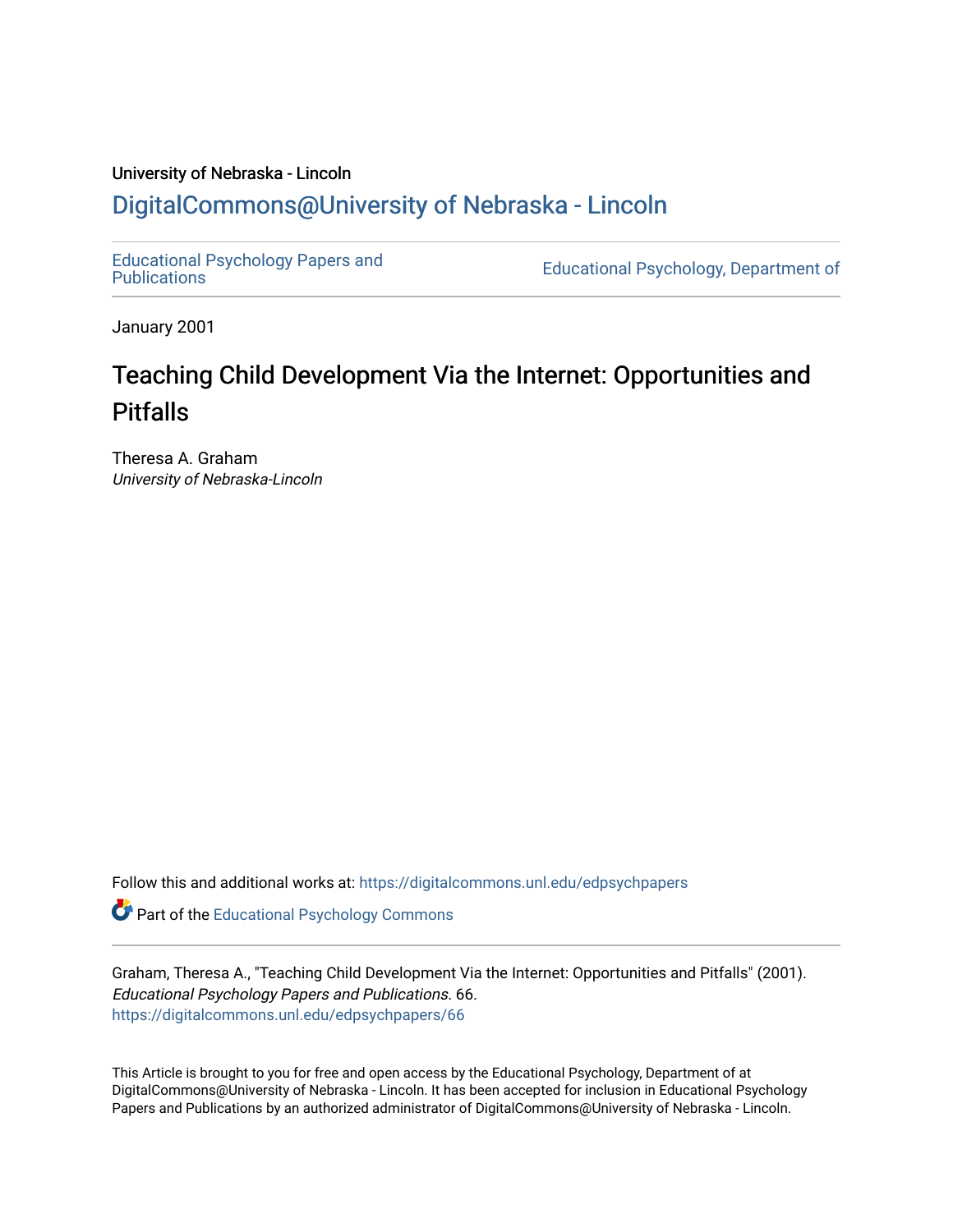# **COMPUTERS IN TEACHING**

## **Teaching Child Development Via the Internet: Opportunities and Pitfalls**

Theresa A. Graham

*Department of Educational Psychology University of Nebraska–Lincoln*

*National trends suggest that the demand for distance education will continue to rise. In this article, I describe the development, implementation, and evaluation of a cross-listed undergraduate and graduate-level child development course on the Internet. In addition, I discuss the content and pedagogical goals for the class in the context of technological constraints. Finally, I address the future directions of distance education.*

In the context of declining college enrollments and increasingly diverse student bodies, college and university communities have sought strategies to meet the changing needs of students (Hansen & Gladfelter, 1996; Spear & Mocker, 1990; Stadtlander, 1998). Distance education has been one of the primary responses to delivering part, or all, of academic curricula (Moore & Thompson, 1990). Distance education is a broad term for a number of educational technologies including teleconferencing, television courses, e-mail, correspondence education, CD–ROM, and bulletin boards or news groups. These technologies differ in their delivery (e.g., text based, video based, real time, virtual time, synchronous dialogue, and asynchronous dialogue) and create vastly different contexts for learning. However, comparative studies of traditional versus nontraditional classrooms indicate that these different educational contexts do not hinder student learning (e.g., Cheng, Lehman, & Armstrong, 1991; Grimes, Nielson, & Niss, 1988; Souder, 1993). In fact, these alternative contexts afford unique educational opportunities (Gillette, 1996). For example, foreign language courses can link students directly to native speakers in other countries. Moreover, students and faculty report high satisfaction with distance learning courses (e.g., Powers & Mitchell, 1997; Santoro, 1997).

National trends suggest that the demand for distance education will continue to rise (Dillman, Christenson, Salant, & Warner, 1995). In 1995, 15% of Americans surveyed had experienced distance education, and nearly 75% of the adults believed that more courses should be developed using distance methods. In light of this demand, many college and university faculty face the challenge of learning a new teaching technology. In this article, I describe the development and implementation of a cross-listed undergraduate and graduate-level child psychology course delivered on the Internet. I outline both the opportunities and the potential pitfalls of teaching in a virtual classroom and demonstrate

that pedagogical goals need not be sacrificed in the interest of technological advances.

#### The Course

During the summer of 1999, I taught a 5-week child development course via the Internet using Blackboard CourseInfo (http://www.blackboard.com). Blackboard CourseInfo is a Web page course management system, providing instructors with an instructional template. The template is organized into eight folders: announcements, course information, staff information, assignments, communication, external links, and student tools. In announcements, instructors can post information that students can see immediately when they access the page. In course information, staff information, and assignments, an instructor can post specific course information such as a syllabus, lecture notes, and assignments. In the communication folder, students can access an e-mail system, discussion boards, a student roster, a virtual chat room, and student and group Web pages. In external links, an instructor can list other Web pages that are relevant to the course. Finally, in student tools, students can edit a Web page of their own, check their grade, and get access to a manual describing how to use Blackboard CourseInfo. Given the flexibility of Blackboard CourseInfo, an instructor can tailor a course to fit the particular needs of the course and the students. An instructor can use as much or as little as he or she wants. Although I did not use all of the tools on the Web page (e.g., group and student Web pages) for my course, I used many of the tools.

Seventeen students registered, and 14 completed the course. In the summer, the student body generally consisted of undergraduate and graduate students from various departments (the class is cross listed as an upper-level undergraduate course and a master's course) and elementary school teachers. In previous versions of the course, students attended class 5 days per week in a traditional classroom. In an effort to reach students who might have a conflict with attending a traditional 5-day-a-week summer class, I decided to offer the entire class in an alternative format using the Internet. I chose the Internet over other distance educational technologies (e.g., teleconferencing) to accommodate students' schedules. Internet instruction provides greater flexi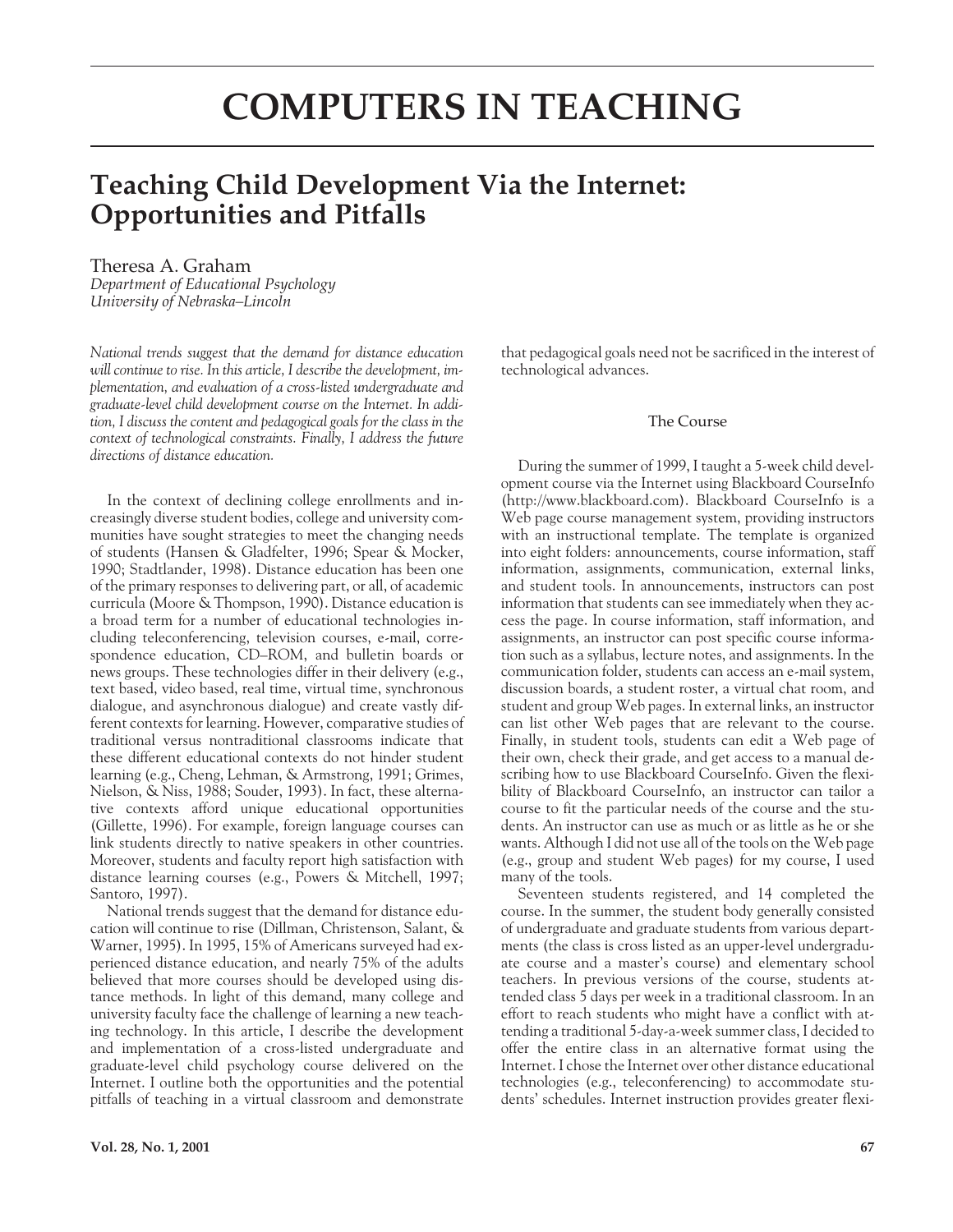bility than teleconferencing because it takes place in "virtual time," allowing students to access course material according to their personal scheduling needs.

When I began, I had little knowledge of distance education or of the various Internet-based technologies. To increase my awareness of the technology and of the pedagogical theories behind distance education, I participated in a workshop offered by our Teaching and Learning Center. This workshop highlighted the importance of using pedagogical goals to shape the curriculum rather than letting distance technology drive the curriculum. This recommendation led me to outline the goals of my class first and then to find technology that would allow me to meet those goals.

Although my primary goal was to deliver a course in which students could access the materials and participate in the class according to their personal scheduling needs, I also had content goals specific to a master's-level course on child development and pedagogical goals to promote effective instruction. One content goal was to provide an overview of child development, including basic terminology, basic research findings, and some current topics. In addition, I wanted students to be able to interpret and analyze research findings. In summary, I established four main goals for the students: small group discussion, large group discussion, one-on-one interaction with the professor, and exploration of individual interests.

#### Content Goals

#### *Course Content*

I used lecture notes, course pack readings, and a textbook to present basic content information. I posted the lecture notes, syllabus, and a course timeline separately on my Blackboard CourseInfo Web site that I created for the class. Although I allowed students to proceed through the class at their own pace, I provided a suggested time line, indicating when assignments were due and what they should be reading each day in the textbook, course pack, and lecture notes. To facilitate time management, I created folders for each week, and, within those folders, separate folders for each "day." In these folders, I included the lecture notes, discussion questions and activities tied to the lecture notes, appropriate Web links, and video clips when applicable. For example, in a traditional class session, I might use specific lecture material, activities, and videos. On the Internet, I included all of these in a package.

The information contained in the lecture notes was similar to the information that I provide in a traditional lecture. Although the lecture notes were primarily in a text format, Blackboard CourseInfo provides a template to add Web links within the text. Thus, for a number of lectures, I was able to link students to other sites that were relevant to particular content. For example, if I was discussing the stages of prenatal development, I could link students to a Web site with ultrasound pictures of prenatal development.

I was also able to augment the text-based lecture notes by loading relevant video clips onto the Web page. In a traditional classroom, I show these videos, and students get to

view them once. On the Internet, students were able to watch the videos numerous times, potentially helping them to solidify their understanding.

Finally, I inserted "thinking time" questions into the text of the lecture notes. In a traditional lecture-based class, I often stop lecturing and ask students questions about the material. In the Internet format, I did not want students to read the lecture notes without stopping and thinking about the applicability of a particular topic. I used the thinking time questions to encourage this critical thinking process. Thus, although much of the information was text based, I used a number of strategies to help students integrate the material.

#### *Evaluating Research*

An important component of my course is helping students learn to evaluate empirical research and theory. In the course, I provided implicit and explicit opportunities for students to evaluate research. For most of these assignments, I used e-mail communication. First, students e-mailed me two reactions based on the course-pack readings each week. These reactions allowed me to determine whether students were interpreting the research correctly. I provided individual feedback using Blackboard CourseInfo's e-mail program.

Students also completed two compare-and-contrast papers in which they evaluated two empirical articles on the basis of theoretical and empirical similarities and differences. Students were able to use the e-mail function in Blackboard CourseInfo to submit their papers.

In a third assignment, I matched students with a developmental psychologist currently working either in an academic or applied setting. (Prior to the class, I had contacted developmental psychologists and solicited their participation in this assignment.) I provided students with the psychologist's e-mail address and a copy of an empirical article that the psychologist had published. For the assignment, students read the article and e-mailed the psychologist at least twice. In the e-mail interactions, the students asked the psychologists about their professional careers and about the articles that the students read. One of the purposes of this assignment was to demonstrate for students that the field of developmental psychology is closer to them than their textbook or course pack. If they have a question about research that they read, they can turn to many resources, including the author. E-mail technology may reduce the perceived barriers to accessing information. E-mailing a developmental psychologist about their work may be less threatening than meeting in person, writing a letter, or calling on the phone.

#### Pedagogical Goals

#### *Small Group Discussion*

In the traditional classroom, I routinely use small group discussions. The learning that occurs in small peer groups greatly contributes to students' construction of their knowledge (Vygotsky, 1962). A potential drawback of a virtual classroom is the lack of peer interaction. To remedy this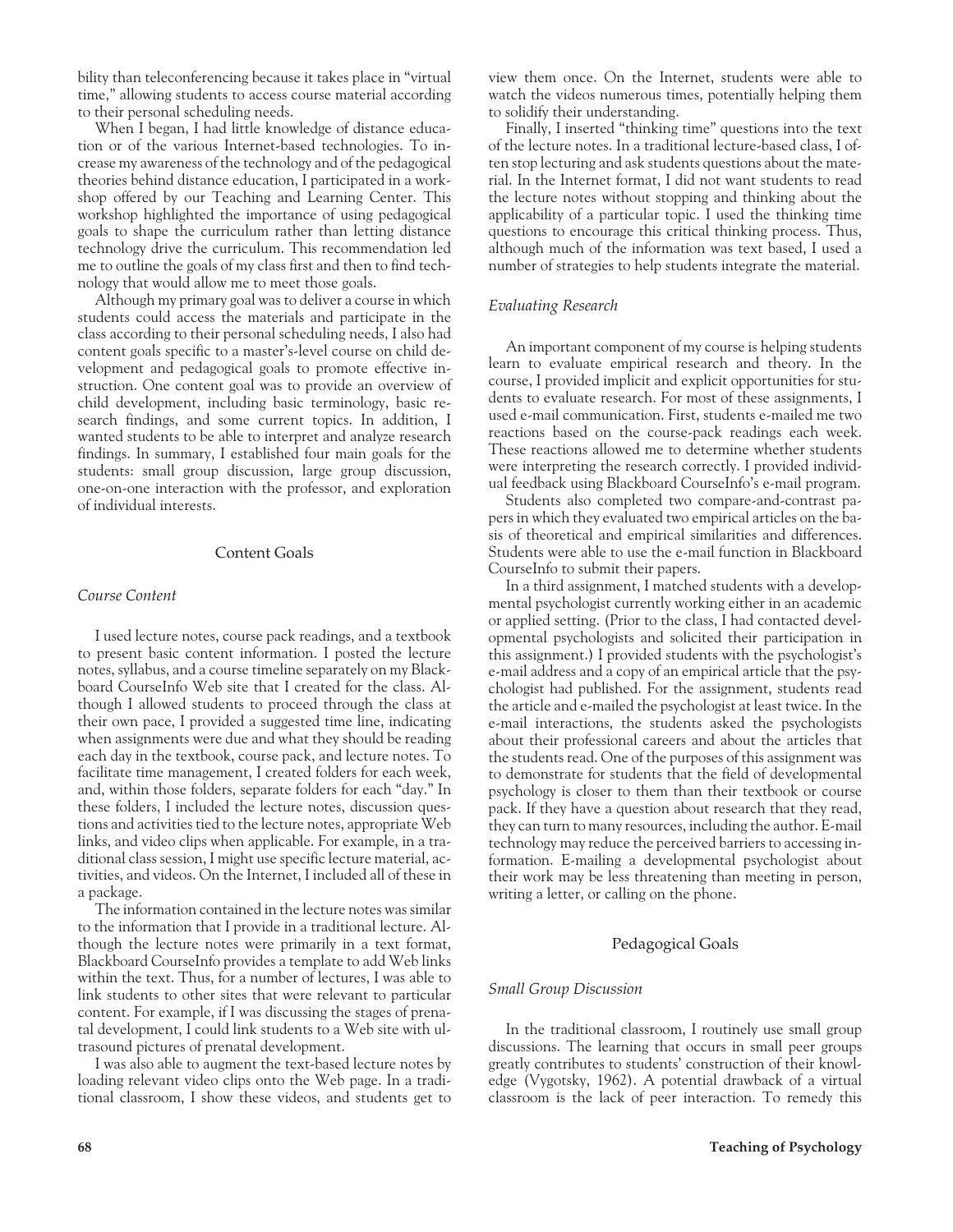problem, I matched small groups of students (2 to 3 students). Students met online with their small group each week for approximately 60 to 90 min to discuss course material. Blackboard CourseInfo includes a virtual chat room in which students were able to meet online for synchronous dialogue.

During the group times, I instructed students to discuss the questions that I posed at the end of each day of lecture notes. In many of the lectures, I used the thinking time questions as discussion questions for the small group. With this arrangement, I intended for students to think about these issues on their own and then to discuss the issues with their peers. Because the groups were meeting online, I was able to drop in on some of their small group discussions and facilitate the discussion.

#### *Large Group Discussion*

Whole class discussions are also important for learning. In my traditional course, I often reconvene the class after a small group discussion to share what the smaller groups discussed. To recreate the same phenomenon online, I used the feature (i.e., the discussion board) that allows a group to post a summary of their discussion. Students could review what other groups discussed and offer their reactions. In addition, I was able to review what small groups were discussing and could comment either to the whole class or direct comments to specific groups or individuals.

I also asked students to share information with the whole class by posting child development Web sites. Each week, students e-mailed me a Web site related to child development. Because these Web links were located on the class Web page, students could visit the sites without having to type in the Internet address. In addition, we talked about the reliability of Internet sources and how students can evaluate the information that they find on the Internet. I encouraged students to look at each other's Web sites. In addition, I instituted "best of the Web" awards. Students examined all the Web sites and voted on the best Web site. Students with the best Web site received nominal prizes (e.g., stickers).

#### *One-on-One Interaction*

For most of the one-on-one interaction, I relied on the e-mail system. Students were able to e-mail me whenever they wanted. There were times that I would be in e-mail contact with a student multiple times within a day. Also, because Blackboard CourseInfo offers a virtual chat room, I could arrange to meet a student online to chat individually. In a sense, I could hold "office hours" without seeing the student.

The weekly reactions and Web critiques also provided one-on-one interaction between the students and myself. Students e-mailed both of those responses to me, and I provided individual feedback for them through e-mail. In the case of the weekly reactions, students often raised general issues of particular interest to them. In these situations, I was able either to provide feedback or to refer them to a relevant article or person who would be able to address their question if they wanted more information.

#### *Exploring Individual Interests*

The Internet format did not hinder students' ability to explore their specific interests. The Web critiques provided ample avenue for students to explore areas of interest. For example, if they had a question about Attention Deficit Hyperactivity Disorder (ADHD), I might suggest that they find a Web site related to ADHD. In addition, I required students to select the topic for their compare-and-contrast papers. Finally, in the weekly reactions, students often connected the course material to individual interests.

#### Student Performance

I based students' grades on their summaries of Web sites, their weekly reactions to the readings, the summary of their interaction with a developmental psychologist, their two papers, a take-home final, and their class participation. I measured class participation by students' discussion board postings. It is difficult to compare students' performance in the Internet course with students' performance in a traditional class because the requirements were not the same. In general, I was very impressed with students' diligence and performance in the Internet course. It was clear by their weekly reactions and their summaries of the discussion board postings that students were working hard. Students found interesting Web sites and provided helpful summaries of the information found there.

In addition, I was impressed with the level of knowledge that students displayed in their weekly reactions and in their discussion board postings. There were some discussion board questions that I thought would be especially challenging for students. I was almost surprised at the responses that I received. Although I do not have specific empirical evidence, the students in the Internet course seemed to grasp ideas more quickly than in a traditional course. There are many possible explanations of this impression. Perhaps the students in my Internet course were more knowledgeable than previous groups of students. However, from the information that I have regarding students' backgrounds, the Internet group did not seem significantly different from other classes. It could be that because students spent more time discussing the material, they were able to develop more complex answers. It could also be that because I required students to read the course lecture notes before meeting in a group, students had time to think about the issues before the meeting. Although I do not have direct data to support or refute any of these hypotheses, it does seem that more systematic exploration of the benefits of Internet instruction is warranted.

Academic honesty was no more difficult to enforce in an Internet course than in a traditional course. Because most of the assignments were text based and individualized, I could easily check for individual work. For example, if one student submitted a Web site in the first week, then other students had to find other sites to submit. Also, students wrote their papers on different topics and used different resources. Finally, students submitted their assignments from their own e-mail accounts. Although there are always ways for students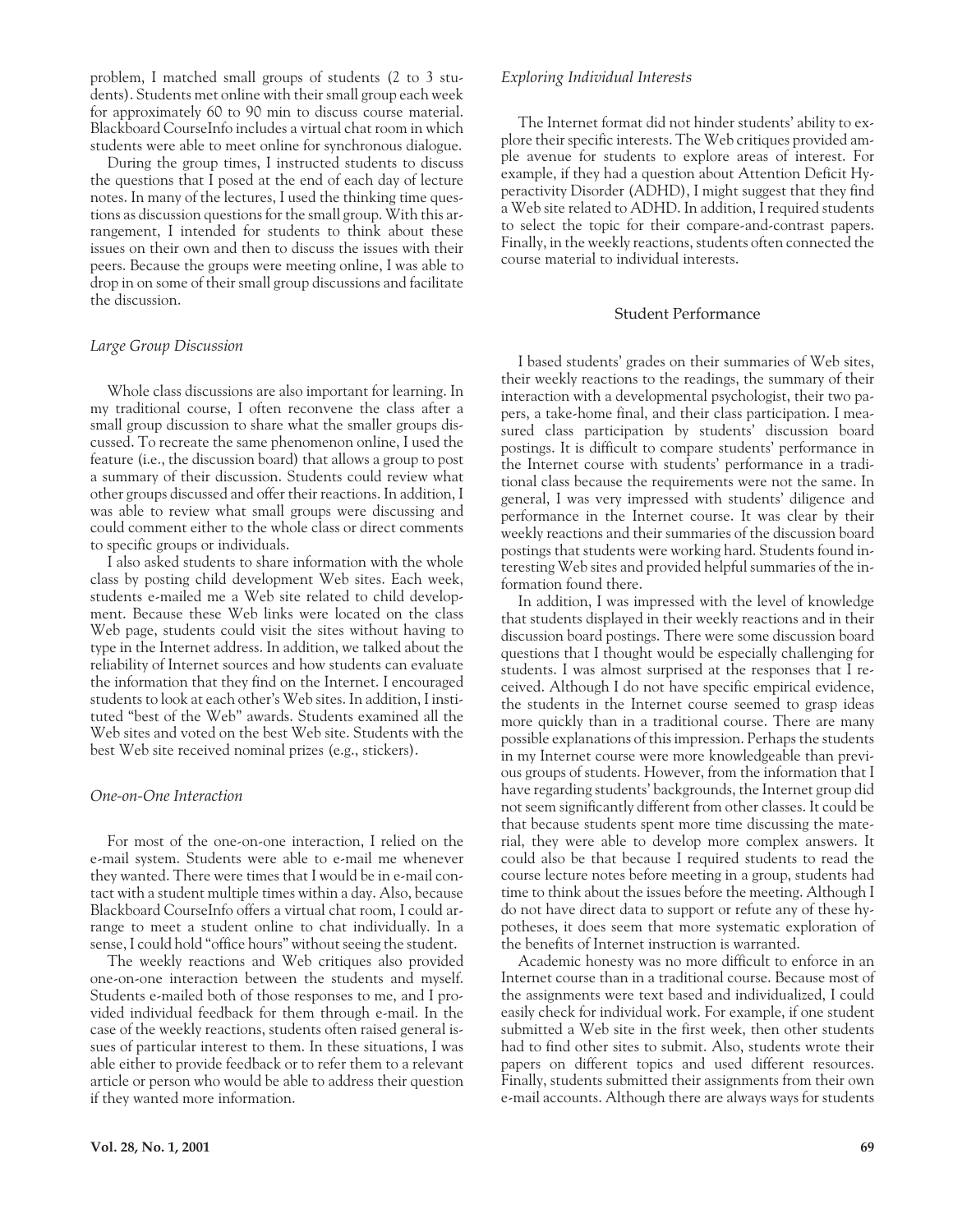to jeopardize academic integrity, the Internet course was no more vulnerable than traditional courses. In fact, the nature of the Internet assignments and the regular individual contact between the students and myself made it easier to ensure academic honesty.

#### Student Evaluations

At the end of the semester, students completed an evaluation of the course. I compared these evaluations to evaluations of the same course offered in a traditional format in the summer of 1996. I found no significant differences in students' satisfaction with the course or the professor between the traditional course and the Internet course. In general, students were satisfied with the Internet course and believed that the course helped them to develop critical thinking. All students reported that the course helped them to become more effective for their future career. Moreover, they reported that they would be very likely to recommend the class and the instructor to other students.

The evaluation also asked students to respond to questions about the time they spent on the class, the amount of time they spent in class discussion, and the amount of contact they had with me. Students perceived that they spent a little more time on the Internet course than in a traditional course. Students made comments such as "good, but a lot of work." However, they also perceived that in comparison to a traditional class, they spent more time talking to their classmates about class content in the Internet class and had about the same amount of contact with me even though the students met with me only once. Thus, one-on-one interaction, small group discussions, and large group discussions do not have to be sacrificed in a virtual classroom.

#### Pitfalls

Although the students' evaluations were positive, there were some pitfalls. First, a number of students noted that they missed the face-to-face interaction. One student noted that although there were opportunities to interact online, she missed the social nature of the traditional class. Internet instruction may not be for everyone. In future classes, I will try to increase the student-to-student and student-to-instructor interaction by encouraging more synchronous dialogue with myself and between other students. For example, I could offer regular online office hours so that students would know that I would be available for discussion at certain times. In addition, I could mix the small groups in the middle of the semester so that students have opportunities to get to know other students in the course.

Another concern raised by a few students was that they did not receive immediate feedback. This was a surprising comment given that I checked and responded to my e-mail messages at least once a day. Students also mentioned this issue when they were working on the "meet the psychologist" assignment. I received a few e-mails from students when the psychologist had not responded to them within a day or two. Stadtlander (1998) noted a similar finding and suggested that students in an online course may expect that the instructor should be accessible 24 hr per day just like the course material. Therefore one may need to address this expectation at the start of the course.

Another pitfall of an online course is the amount of time required of the students and the instructor. Although students estimated that they spent only a little more time in this course in comparison to traditional courses, some students commented that it was difficult to limit the time that they spent on the class. One student stated, "Once I got onto the Internet, it was hard to get off. I felt as though I could work for days on it." Unlike a traditional course that has a start and end time, a virtual course has no imposed time limits inside the classroom. As an instructor, I, too, found it difficult to impose limits on the amount of time that I would spend responding to student inquiries. No matter when I checked the Web site or my e-mail, there was always something new.

The final pitfall of the course was computer limitations. Although all of the students rated Blackboard CourseInfo as easy to use, a few students experienced computer difficulty. For the most part, the difficulties centered on the capabilities of their personal computer. If they had a slow modem connection or computer processor, they had a more difficult time participating in the virtual chat rooms. In addition, some students reported initial difficulties in accessing the video clips that I had streamed onto the Web page. For the most part, the computer difficulties were reconciled. However, as educators look to the future of distance education, it is critical that we consider the computer capability and accessibility of our audience. Three students dropped out of the class in the first week because of computer difficulties.

#### Conclusions

Although there were many differences in teaching in a virtual classroom compared to teaching in a traditional classroom, I did not have to sacrifice content and pedagogical goals in the name of convenience or technology. Indeed, the online format provided opportunities that are not typically available in a traditional classroom. For example, the centralized Web page provided a haven for child development and classroom dialogue. Students could sign on at any time and find out what other students were thinking. Students could easily send e-mails to individuals, groups of students, or the whole class. It permitted more individuality and ultimately more shared knowledge about child development issues.

In addition, the online format gave more opportunity for other activities. In a traditional course, if an instructor does not cover a topic, then students will not learn it. Because students had all of the basic information in the textbook, course pack, and, more important, the lecture notes, there was more time to discuss and think about the information and participate in activities to integrate the knowledge.

With any educational tool there are things to be gained and things to be sacrificed. As one student stated, "it was much more work, but well worth it." Although distance education will reduce some barriers to new training and education in the 21st century by creating a virtual classroom, some barriers will remain. In the current environment, distance learning may not be appropriate for all students or all disci